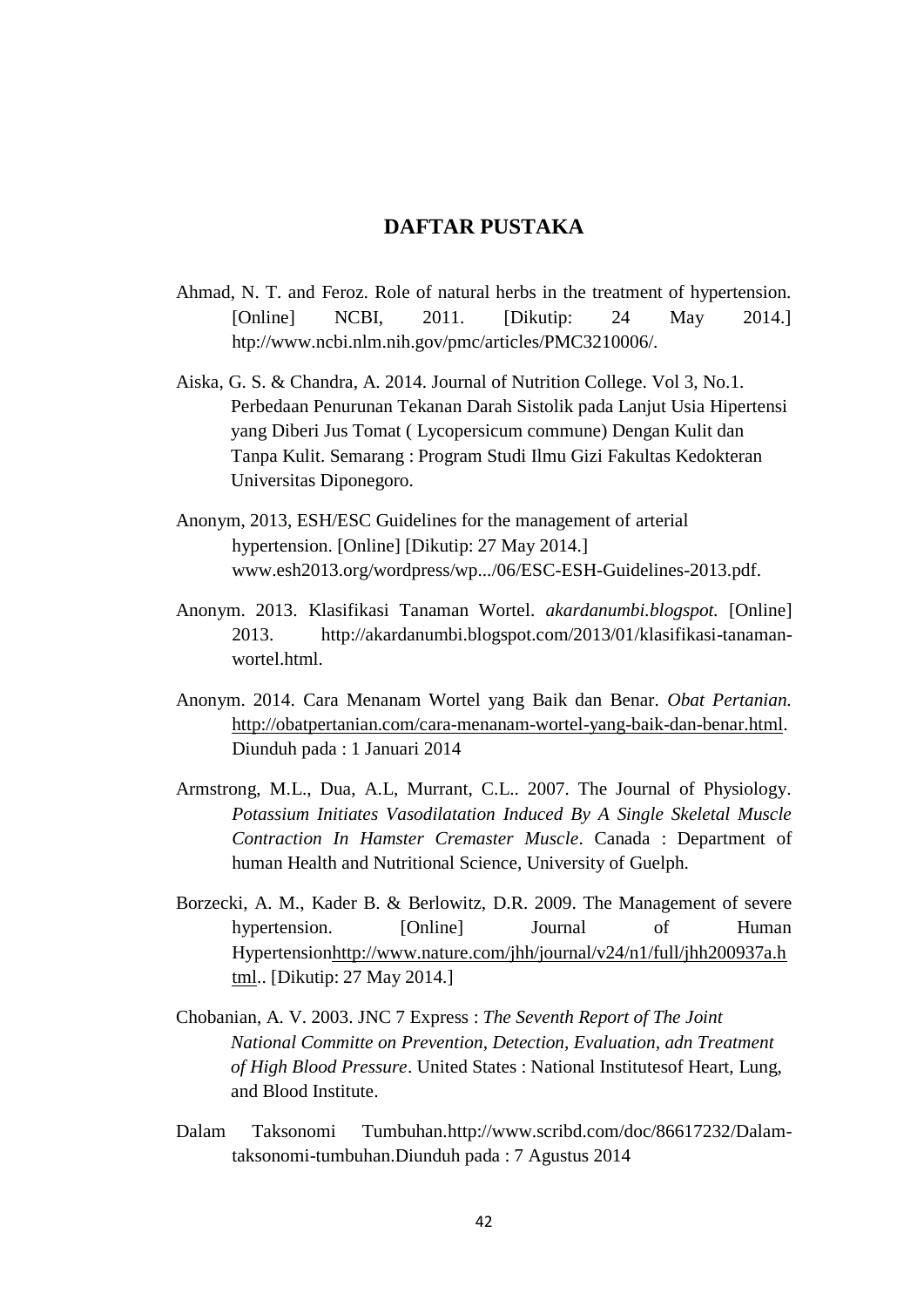- Departemen Kesehatan Republik Indonesia 2007.Menyokong penuh penanggulangan hipertensi. [Online] http://www.depkes.go.id/index.php?vw=2&id=896.[Dikutip: 27 May 2014.]
- Fauci, AS. 2008. *Harrison's Internal Medicine*. 17th Edition. USA:McGraw-Hill
- The Role of Carotenoid in Human Health. *NCBI.* [Online] Mar-Apr 2002. [Dikutip: 24 May 2014.] http://www.ncbi.nlm.nih.gov/pubmed/12134711.
- Ganong, William F.2005*. Review of Medical Physiology*.Singapore:Mc Graw Hill.
- Gunawan & Gan S. (2007). *Farmakologi dan Terapi*. Ed.5. Jakarta : Balai Penerbit FKUI.
- Guyton & Hall. 2008. *Buku ajar fisiologi kedokteran*. Edisi 9. Jakarta: EGC.
- Gilani, A.H., Shaheen, E., Saeed, S.A., Bibi, S., Irfanullah, Sadiq, M., Faizi, S. 2000. Hypotensive action of coumarin glycosides from Daucus carota. .NCBI. http://www.ncbi.nlm.nih.gov/pubmed/11081994. [Dikutip: 24 May 2014.]
- Haryanto, S. (2009). *Ensiklopedi Tanaman Obat Indonesia.* Yogyakarta: Pallmal.
- Hidgon J. 2006. *Vitamin C*. Linus Pauling Institue, Oregon State University. http://lpi.oregonstate.edu/infocenter/vitamins/vitaminC/
- Houssay. 1995. *Human Physiology.* London, Toronto, New York : Mc Graw Hill Book Company.
- Jay Morris \* , † , Keli M. Hawthorne, Tim Hotze, Steven A. Abrams, and Kendal D. Hirschi. Nutritional impact of elevated calcium transport activity in carrots. [Online] 10 December 2007. [Dikutip: 24 May 2014.] http://www.pnas.org/content/105/5/1431.long.
- Luft, F. C. & Weinberger, M. H. 1987. American Journal Clinical Nutrition : *Potassium and Blood Pressure Regulation.* USA : American Society for Clinical Nutrition.
- National Heart Lung and Blood Institute (NHLBI). 2008. Heart Disease Risk Factors. United States. http://www.nhlbi.nih.gov/health/dci/Disease/hd/hd\_risk.html